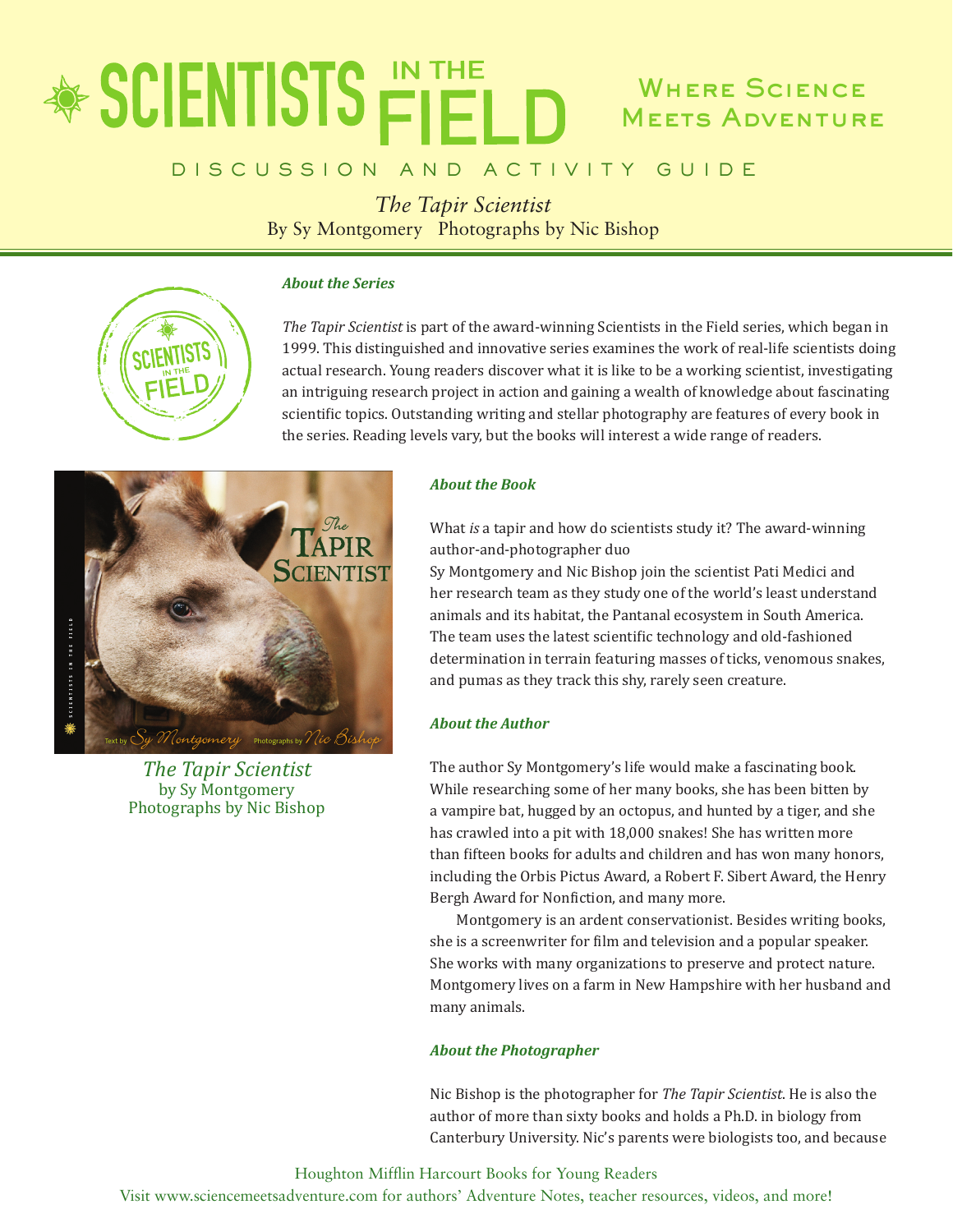of their jobs, Nic grew up in Bangladesh, the Sudan, and Papua New Guinea. He started taking pictures as a child with his sister's Brownie camera, and he has been taking pictures of animals and the wild and remote places they live ever since. Nic and his wife moved to the United States in 1994.

Bishop has won many awards for his books, including a Robert F. Sibert Medal (and three Honor Awards), the Orbis Pictus Award, and the Boston Globe–Horn Book Award.

#### *Pre-Reading Activity*

Bring in some potting soil, some potted seedlings with leaves, a container to plant the seedlings, and an organic fertilizer. Bring the fertilizer in its container and read the ingredients to the class—try to find a manure-based fertilizer. Many labels will have a "derived from" descriptor that indicates the source of the fertilizer. Plant the seedlings and add the fertilizer (according to the directions) to half of the plants. Keep these plants in the classroom and see whether or not the fertilizer causes any noticeable differences to the plants.

Look at ways in which animals, particularly mammals, disperse seeds. Have students consider bears and blueberries, foxes and raspberries, or deer eating apples. What happens to the seeds?

Before reading the book, show students pictures of tapirs. Without doing any research, have the students write down predictions for what kind of animal a tapir is and which animals are its closest relatives.

#### *Discussion Questions*

Tapirs have been around our planet for around five million years. Why do we know so little about them?

Tapirs are killed by jaguars and pumas. They are also hunted and eaten by people. The biggest threat to their existence, however, comes from the timber industry, from cattle ranches, and from other industries that are removing tapir habitat. How do we insure that people have the timber resources they need, the food and homes they need, without completely destroying the habitat necessary for tapir survival?

What benefits to an ecosystem does the tapir provide? How high of a priority should tapirs be to the people of Brazil and the other countries in which they live? Is the priority high enough to concern students in the United States? So many animals are threatened with extinction that no single person can care about all of them. Does the tapir make your personal list of animals to protect? Which ones do or do not? Why?

Researching tapirs requires long, hot hours in remote areas. Researchers must endure ticks, keep an eye out for poisonous snakes, and spend hour after hour collecting and analyzing poop. Writing or photographing a book about tapirs requires spending a much shorter amount of time in these conditions. Are you more of a scientist or more of an author? Why?

As the technology for researching tapirs improves (cameras are getting smaller, more durable; our ability to track animals with GPS devices is much better; etc.), will our need to spend time in the habitat with the animals decrease?

#### *Applying and Extending Our Knowledge*

In chapter one we learn that tapirs have "*remained unchanged since the Miocene, more than twelve million years ago—a time when mastodons, saber-toothed cats, and bear dogs roamed North America and the first humans had not yet evolved in Africa.*" (p. 9)

- Have students research and determine how many years humans have been alive and figure out how much older the tapir is. Have students develop a graphic or an analogy to explain to younger students just how much older the tapir is.
- Since most people believe that tapirs are related to hippos or elephants or anteaters, even after seeing pictures of them, have students prepare an online slideshow (or a poster display) comparing the tapir, the elephant, the hippo, and the anteater. After sharing the biological details of these animals, have students do the same thing with tapirs, horses, and rhinos.
- Tapirs remain unchanged. Yet horses have evolved from animals that had three toes on each foot but now has just one. Tapirs are related to horses. Have

Houghton Mifflin Harcourt Books for Young Readers Visit www.sciencemeetsadventure.com for authors' Adventure Notes, teacher resources, videos, and more!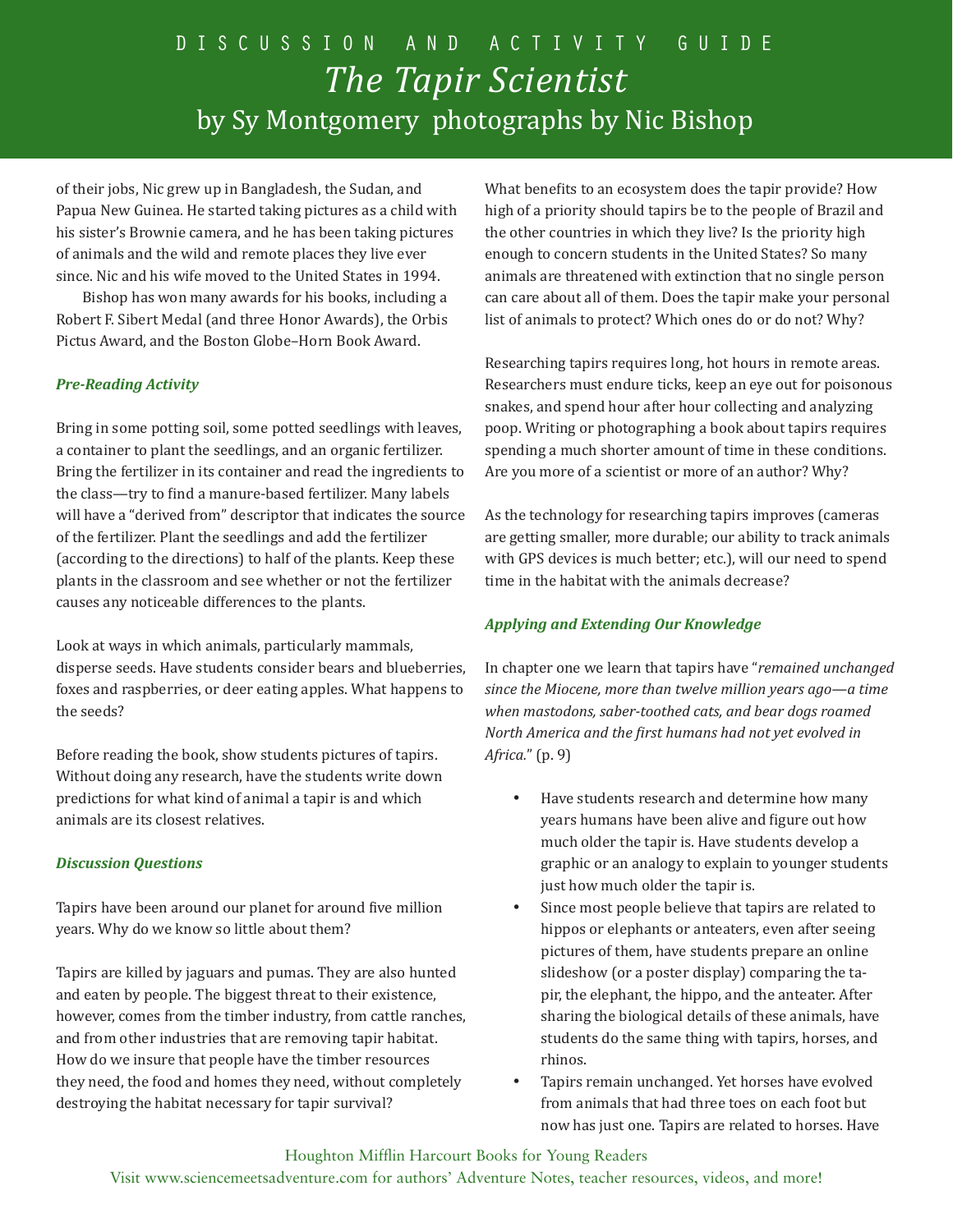students speculate on why the tapir foot still has three toes whereas its relative, the horse moved from three to just one. Were there habitat changes or other environmental changes that forced a change in horses? Why has the tapir remained so similar?

Are there other animals alive today that have remained unchanged for a similarly long period of time? Compare and contrast the tapir with at least one other animal (there are several) that has remained virtually unchanged.

#### Common Core Connections

CCSS.ELA-Literacy.RH.6-8.7 Integrate visual information (e.g., in charts, graphs, photographs, videos, or maps) with other information in print and digital texts.

CCSS.ELA-Literacy.SL.7.5 Include multimedia components and visual displays in presentations to clarify claims and findings and emphasize salient points.

CCSS.ELA-Literacy.W.7.7 Conduct short research projects to answer a question, drawing on several sources and generating additional related, focused questions for further research and investigation.

Pati Medici and her tapir team spend much of their time trying to find, trap, dart, and collar tapirs. Yet they meet false alarms, have other setbacks, and go many days without putting a collar on a single tapir. Why is this so difficult?

To introduce students to the difficulties of finding and tracking something in nature, find a spot on your school property or in the neighborhood that students can observe over time. If your school has, say, an area with lots of bushes or dandelions or other very common plants growing profusely, take the class out there and cut an unnatural small shape or design on one leaf of one plant. Do NOT record the location or ask the students to pay attention to exactly where the plant is located. After a weekend or after a few days send small groups of students out to find the marked leaf in a specified time period. Note: This works best in an area that is wild and not landscaped in patterns. If your school does not have any wilderness areas, try marking a rock or a small piece of pavement. The point of this activity and the ones below is to encourage the conversation of how to make the location of

the item easier to find the next time.

- Try tossing a penny into the middle of a big grassy field (with fairly long grass). Leave and then come back the next day and try to find the penny. Then try again using tracking equipment. If you have access to a tracking device and a radio collar, put the collar on an item and then have a student hide the item. Use the tracking device to find it. You may check with your local police department or other government agency that uses GPS tracking to demonstrate how such devices work. If your school does not have access to such resources, try using your lined football field to show how tracking uses coordinates to work.
- Carefully and gently dig up a section of soil to find beetles or worms or other animals. When you find an animal, take note of its size, color, features, etc. Then carefully replace the creature. Come back a week later and see if you can find the exact same animal. Why is finding the tapir so much more difficult?

#### Common Core Connection

CCSS.ELA-Literacy.RST.6-8.3 Follow precisely a multistep procedure when carrying out experiments, taking measurements, or performing technical tasks.

Chapter two shows a picture of Leticia and her first calf, Cali. Baby tapirs are striped, and the students describe the baby as looking like a watermelon.

- • Purchase a striped watermelon from the store and cut it in half (students may carve the fruit out of the watermelon and enjoy a snack). Take the watermelon husk, striped side visible, and make a habitat that would explain why calves are born with stripes.
- Look at other animal babies that are born looking much different from the adults. Have students design a chart that explains the advantages for that particular species of offspring that are so different visually than the parents.

#### Common Core Connection

CCSS.ELA-Literacy.RH.6-8.7 Integrate visual information (e.g., in charts, graphs, photographs, videos, or maps) with other information in print and digital texts.

#### Houghton Mifflin Harcourt Books for Young Readers

Visit www.sciencemeetsadventure.com for authors' Adventure Notes, teacher resources, videos, and more!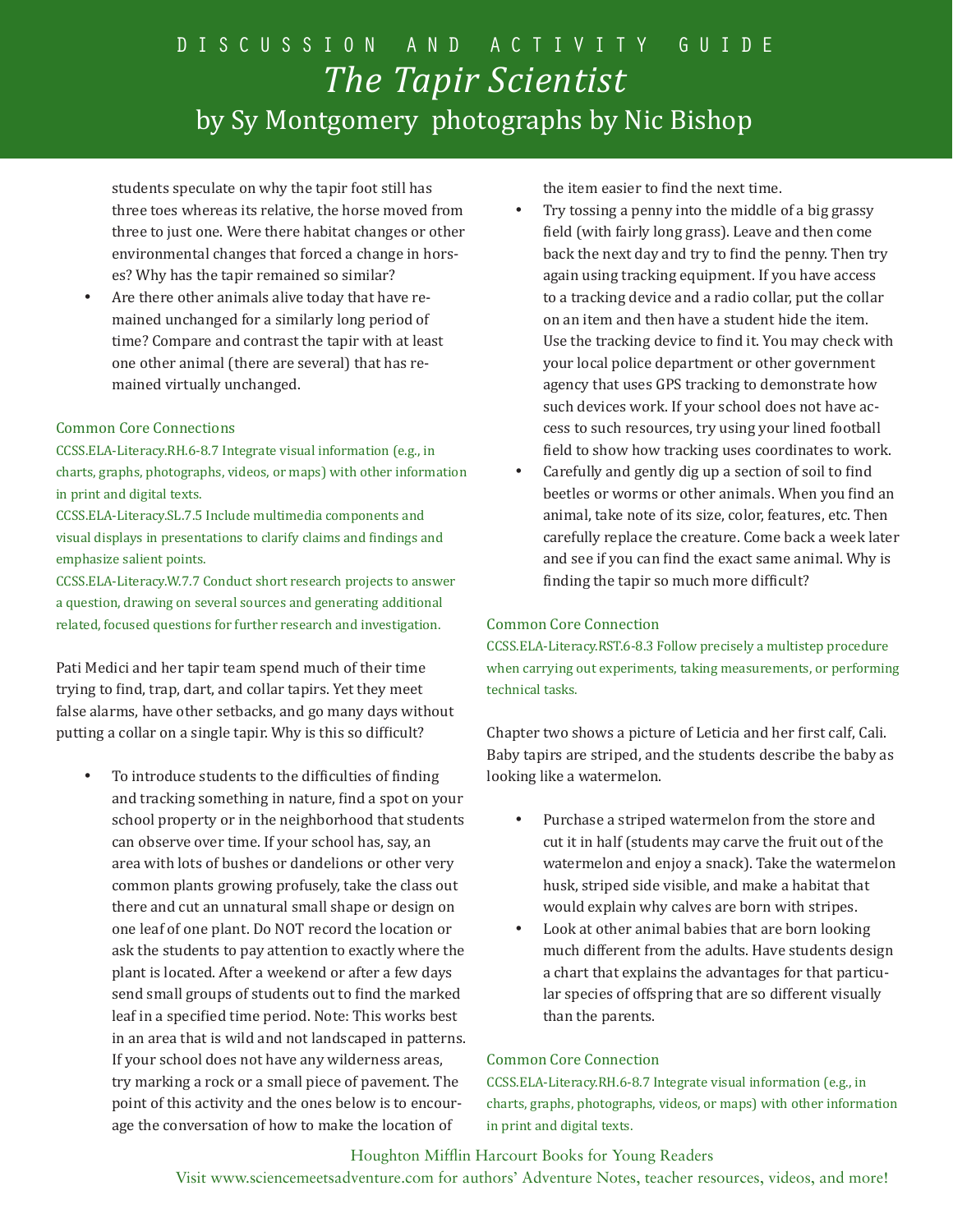Much of the work described in *The Tapir Scientist* involves setting traps, checking traps, or releasing animals found in traps.

- Divide students into teams. Have each team select an animal that isn't usually trapped (especially animals that are abundant locally, if possible). Have students design a realistic trap that would successfully trap their chosen animal. If students are able to build a model, that's wonderful (but not essential). Students *must*, however, explain why their trap will capture their animal, why it will not harm the animal, where the trap must be placed, and why their trap will be able to hold the animal until the trap is checked. If necessary, students will need to explain why their trap is feasible and show an example of an actual component of the trap or an actual existing trap as proof.
- • Have groups of students design and build traps that will capture ants or other abundant small insects (make sure to release the insects, if the trap works). Have students explain why their traps were successful or not successful.

#### Common Core Connection

CCSS.ELA-Literacy.RST.6-8.3 Follow precisely a multistep procedure when carrying out experiments, taking measurements, or performing technical tasks.

Tapir TV is just one example of technology and media that are utilized by scientists in the field studying tapirs (and environment). In this chapter, a motion-activated camera clicks five photographs of the tapirs very quickly.

Have teams of students take pictures at the same time and in the same place of the first five nonhuman animals that pass by. Try to find five different species of animal. Do this for thirty days (or at least ten days). Have students sort the pictures and graph the animals by various criteria, including abundance. Make sure that someone in the group keeps an accurate log of the time each picture is taken (if the camera does not do this for the group). Make sure that the location

is exactly identified and the orientation of the picture (e.g., facing west) is recorded.

Do the same activity as above, but try doing it at a different time of the day or in a different location. Have students find a place near their own homes and do the same activity. Note: If students do not have digital cameras, they may always write down their observations in a field book.

#### Common Core Connection

CCSS.ELA-Literacy.RST.6-8.3 Follow precisely a multistep procedure when carrying out experiments, taking measurements, or performing technical tasks.

CCSS.ELA-Literacy.RH.6-8.7 Integrate visual information (e.g., in charts, graphs, photographs, videos, or maps) with other information in print and digital texts.

On page 38, Benjamin Brind presented his reasons to support Pati's tapir project at a school assembly in which students vote for a charity to support. His presentation was successful and his school voted to support tapir conservation.

- • If your school allows students to select a charity to fund, consider allowing students to make presentations such as Benjamin's.
- Have your class select five animals in need of conservation efforts (especially local animals) for this activity. You may need fewer animals or more animals depending on class size. In groups of four or five, have students make a presentation about why their animal should be supported. Tie the presentation in with math standards by assigning an arbitrary monetary prize for the winning presentation. Have students address current distribution, future predictions based on current trends, special consideration, how the money will be utilized, etc. After all the presentations are given, have students vote by secret ballot for the animal they think they should support.

#### Common Core Connection

CCSS.ELA-Literacy.SL.7.5 Include multimedia components and visual displays in presentations to clarify claims and findings and emphasize salient points.

#### Houghton Mifflin Harcourt Books for Young Readers

Visit www.sciencemeetsadventure.com for authors' Adventure Notes, teacher resources, videos, and more!